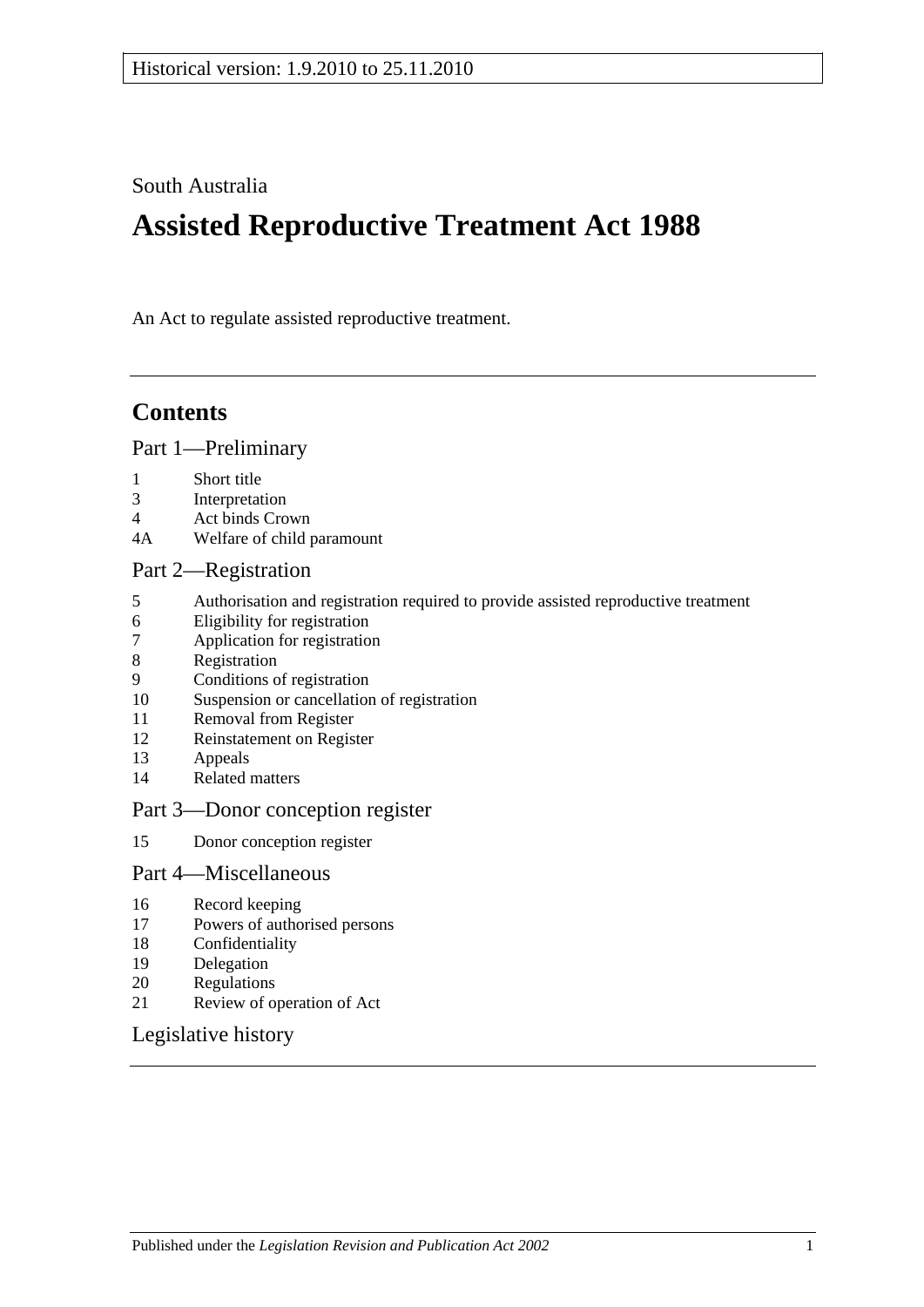## <span id="page-1-0"></span>**The Parliament of South Australia enacts as follows:**

## **Part 1—Preliminary**

#### <span id="page-1-1"></span>**1—Short title**

This Act may be cited as the *Assisted Reproductive Treatment Act 1988*.

### <span id="page-1-2"></span>**3—Interpretation**

In this Act, unless the contrary intention appears—

*assisted insemination* means assisted reproductive treatment (not being an in vitro fertilisation procedure or a surgical procedure) in which human sperm are introduced, by artificial means, into the human female reproductive system;

*assisted reproductive treatment* means any medical procedure directed at fertilisation of a human ovum by artificial means and includes an in vitro fertilisation procedure;

*authorised person* means a person authorised by the Minister to exercise the powers of an authorised person under this Act;

*donor conception register*—see [section](#page-6-2) 15;

*human reproductive material* means—

- (a) a human embryo;
- (b) human semen;
- (c) a human ovum;

*in vitro fertilisation procedure* means any of the following procedures—

- (a) the removal of a human ovum for the purpose of fertilisation within or outside the body;
- (b) the storage of any such ovum prior to fertilisation;
- (c) the fertilisation by artificial means of any such ovum within or outside the body;
- (d) the culture or storage of a fertilised ovum outside the body;
- (e) the transference of a fertilised or unfertilised ovum into the human body.

#### <span id="page-1-3"></span>**4—Act binds Crown**

This Act binds the Crown.

#### <span id="page-1-4"></span>**4A—Welfare of child paramount**

The welfare of any child to be born as a consequence of the provision of assisted reproductive treatment in accordance with this Act must be treated as being of paramount importance, and accepted as a fundamental principle, in respect of the operation of this Act.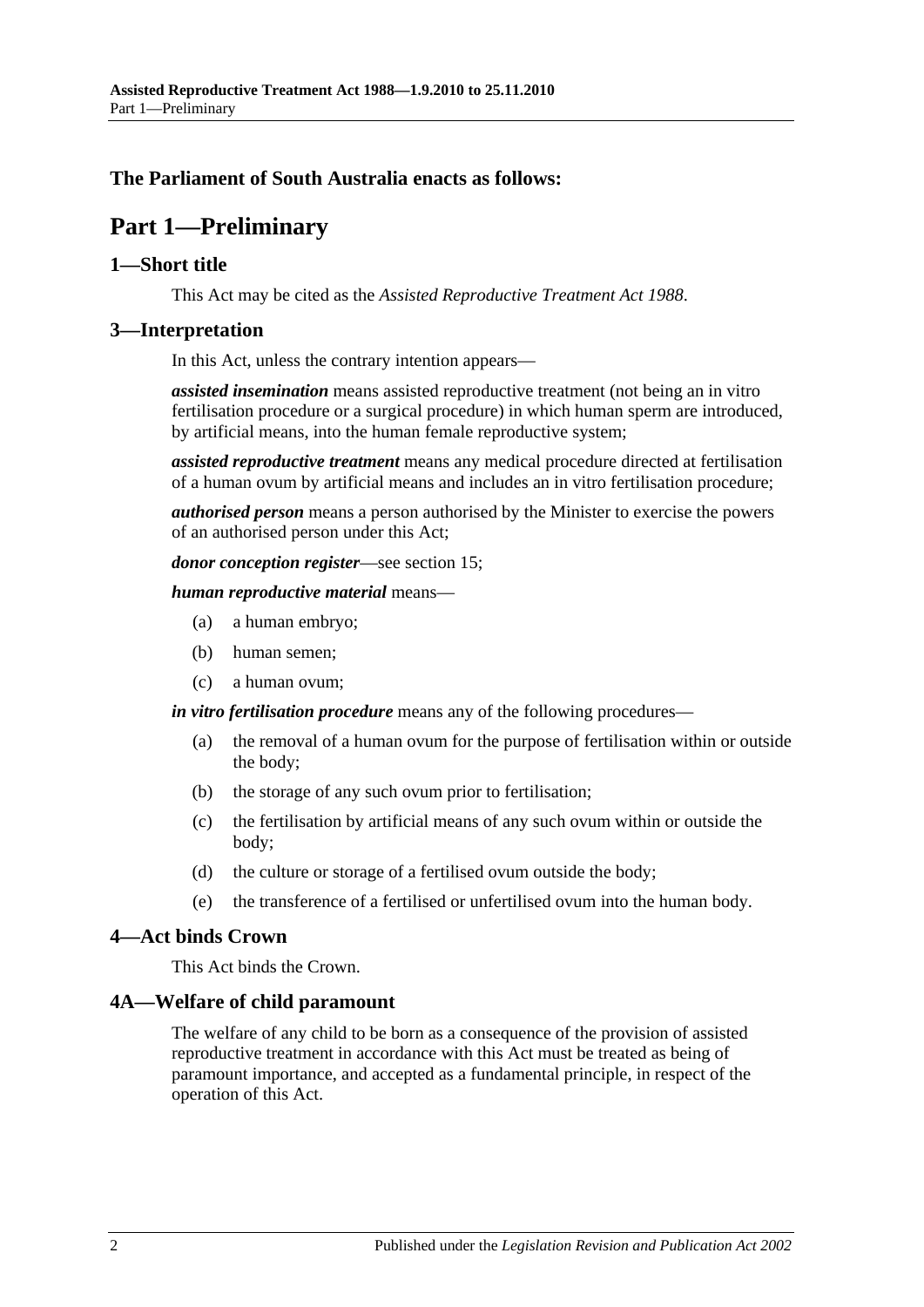## <span id="page-2-0"></span>**Part 2—Registration**

## <span id="page-2-1"></span>**5—Authorisation and registration required to provide assisted reproductive treatment**

- <span id="page-2-4"></span>(1) A person must not provide assisted reproductive treatment unless the person is authorised to do so in accordance with the regulations and registered under this Part. Maximum penalty: \$120 000.
- <span id="page-2-6"></span><span id="page-2-5"></span>(2) [Subsection](#page-2-4) (1) does not apply in relation to assisted reproductive treatment consisting of—
	- (a) assisted insemination provided by a health professional approved by the Minister for the purposes of this subsection; or
	- (b) assisted insemination provided other than for fee or reward.
- (3) An approval under [subsection](#page-2-5)  $(2)(a)$  may be conditional or unconditional.
- <span id="page-2-7"></span>(4) The Minister may, by notice in writing given to a health professional approved under [subsection](#page-2-5) (2)(a), vary or cancel the approval on any grounds the Minister thinks fit.
- (5) A health professional who is approved under [subsection](#page-2-5) (2)(a) and who contravenes or fails to comply with a condition of the approval is guilty of an offence. Maximum penalty: \$120 000.
- (6) In this section—

#### *health professional* means—

- (a) a medical practitioner; or
- (b) any other person who belongs to a profession, or who has an occupation, declared by the regulations to be a profession or occupation within the ambit of this definition.

## <span id="page-2-2"></span>**6—Eligibility for registration**

A person is eligible for registration under this Part if the person, on application to the Minister, satisfies the Minister that he or she—

- (a) is a fit and proper person to be registered; and
- (b) holds any licence, accreditation or other qualification required by the regulations for the purposes of registration; and
- (c) satisfies any other requirements prescribed by the regulations.

## <span id="page-2-3"></span>**7—Application for registration**

- (1) An application for registration under this Part must—
	- (a) be made to the Minister in the manner and form approved by the Minister; and
	- (b) be accompanied by the prescribed fee.
- (2) An applicant for registration must, if the Minister so requires, provide the Minister with specified information to enable the Minister to determine the application.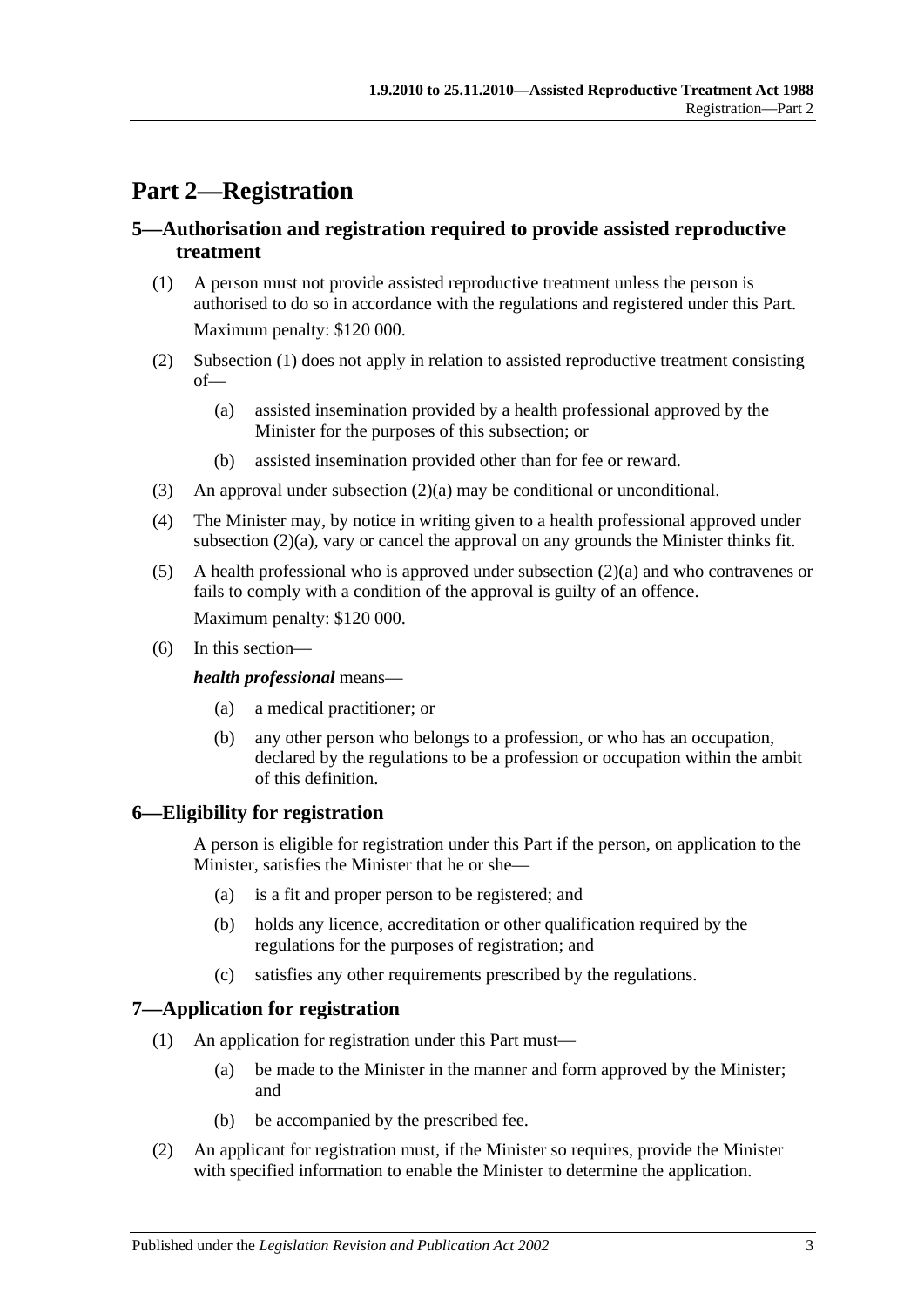## <span id="page-3-0"></span>**8—Registration**

- (1) The Minister must keep a register of persons authorised to provide assisted reproductive treatment under this Act (the *Register*).
- (2) The Register must include, in relation to each person on the Register—
	- (a) the person's full name or business name and business address; and
	- (b) details of any condition of registration; and
	- (c) any other information prescribed by the regulations,

and may include such other information as the Minister thinks fit.

### <span id="page-3-1"></span>**9—Conditions of registration**

- (1) The Minister must, by notice in writing given to a person registered under this Part, impose conditions of the following kinds on the person's registration:
	- (a) a condition requiring the person to hold, while the person is registered under this Part, a specified licence, accreditation or other qualification that is in force;
	- (b) a condition setting out the kinds of assisted reproductive treatment the person may provide and any requirements that must be complied with in the provision of such treatment;
	- (c) a condition preventing the provision of assisted reproductive treatment except in the following circumstances:
		- (i) if a woman who would be the mother of any child born as a consequence of the assisted reproductive treatment is, or appears to be, infertile;
		- (ii) if a man who is living with a woman (on a genuine domestic basis as her husband) who would be the mother of any child born as a consequence of the assisted reproductive treatment is, or appears to be, infertile;
		- (iii) if there appears to be a risk that a serious genetic defect, serious disease or serious illness would be transmitted to a child conceived naturally;
		- $(iv)$  if—
			- (A) the donor of the relevant human semen has died; and
			- (B) before the donor died—
				- the donor's semen was collected; or
				- a human ovum (being the ovum of a woman who, immediately before the death of the deceased, was living with the donor on a genuine domestic basis) was fertilised by means of assisted reproductive treatment using the donor's semen; or
				- an embryo had been created as a consequence of such assisted reproductive treatment; and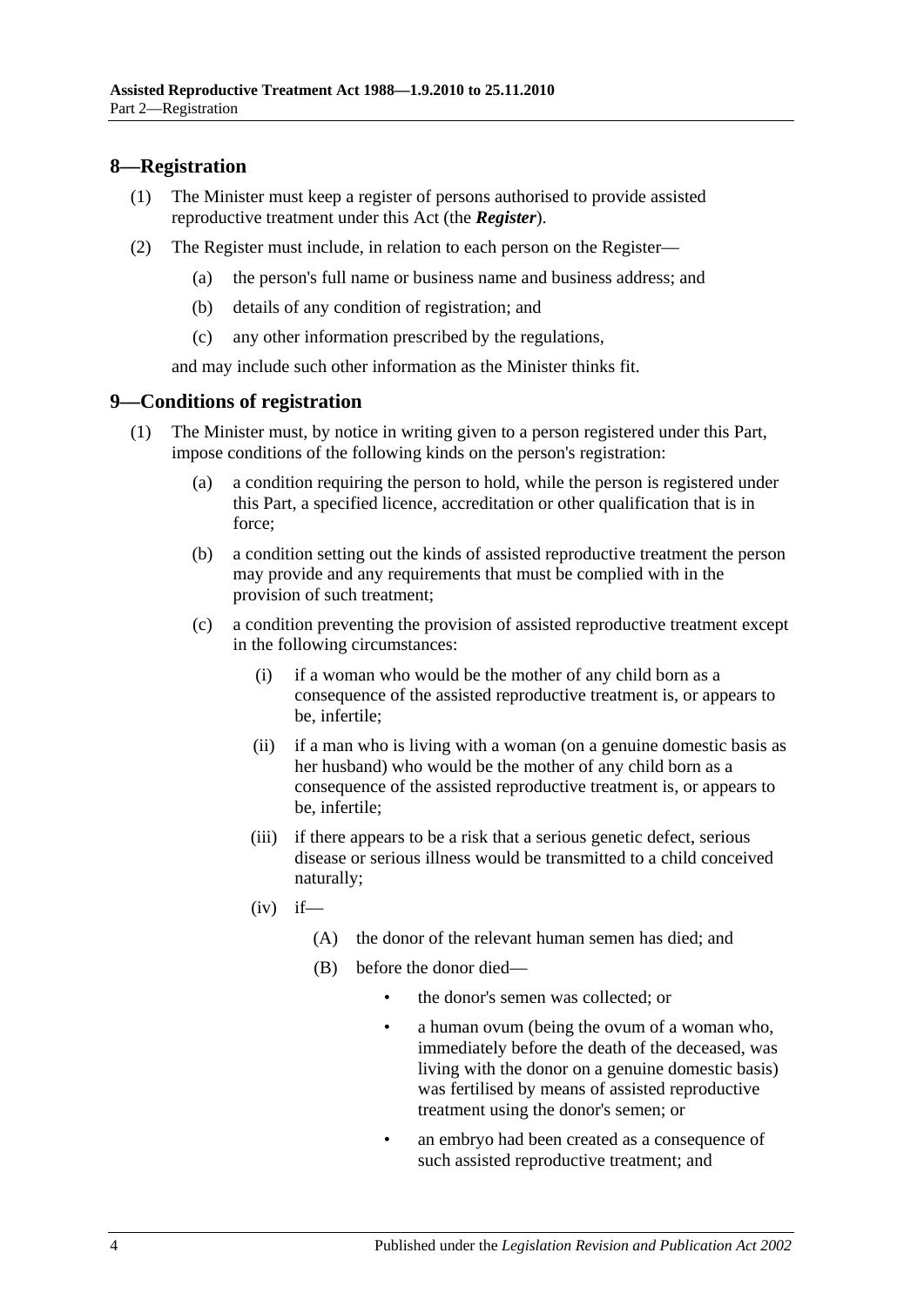- (C) before the donor died, the donor consented to the use of the semen, fertilised ovum or embryo (as the case requires) after his death in the provision of the proposed assisted reproductive treatment; and
- (D) if the donor gave any directions in relation to the use of the semen, ovum or embryo (as the case requires)—the directions have, as far as is reasonably practicable, been complied with; and
- (E) the assisted reproductive treatment is provided for the benefit of a woman who, immediately before the death of the donor, was living with the donor on a genuine domestic basis;
- (v) in any other circumstances prescribed by the regulations;
- (d) a condition requiring the person to ensure that the regulations are complied with;
- (e) any other condition required by the regulations,

and may impose any other condition the Minister thinks fit.

- (2) The Minister may, by notice in writing given to a person registered under this Part, vary the conditions of the person's registration by the addition, substitution or deletion of 1 or more conditions.
- (3) A person who is registered under this Part and who contravenes or fails to comply with a condition of the person's registration is guilty of an offence. Maximum penalty: \$120 000.

## <span id="page-4-2"></span><span id="page-4-0"></span>**10—Suspension or cancellation of registration**

- (1) The Minister may suspend or cancel a person's registration under this Part if the Minister is satisfied that the person has contravened, or failed to comply with, a condition of that registration.
- (2) A person must be given a reasonable opportunity to make submissions in relation to the matter before action is taken under [subsection](#page-4-2) (1).

## <span id="page-4-1"></span>**11—Removal from Register**

- (1) The Minister must, on application by a person registered under this Part, remove the person from the Register.
- <span id="page-4-3"></span>(2) The Minister must remove from the Register a person—
	- (a) who ceases to hold a licence, accreditation or other qualification required for registration under this Part; or
	- (b) who ceases for any other reason to be entitled to be registered; or
	- (c) whose registration has been suspended or cancelled under this Act.
- (3) The Minister may act under [subsection](#page-4-3) (2) without giving prior notice to the person.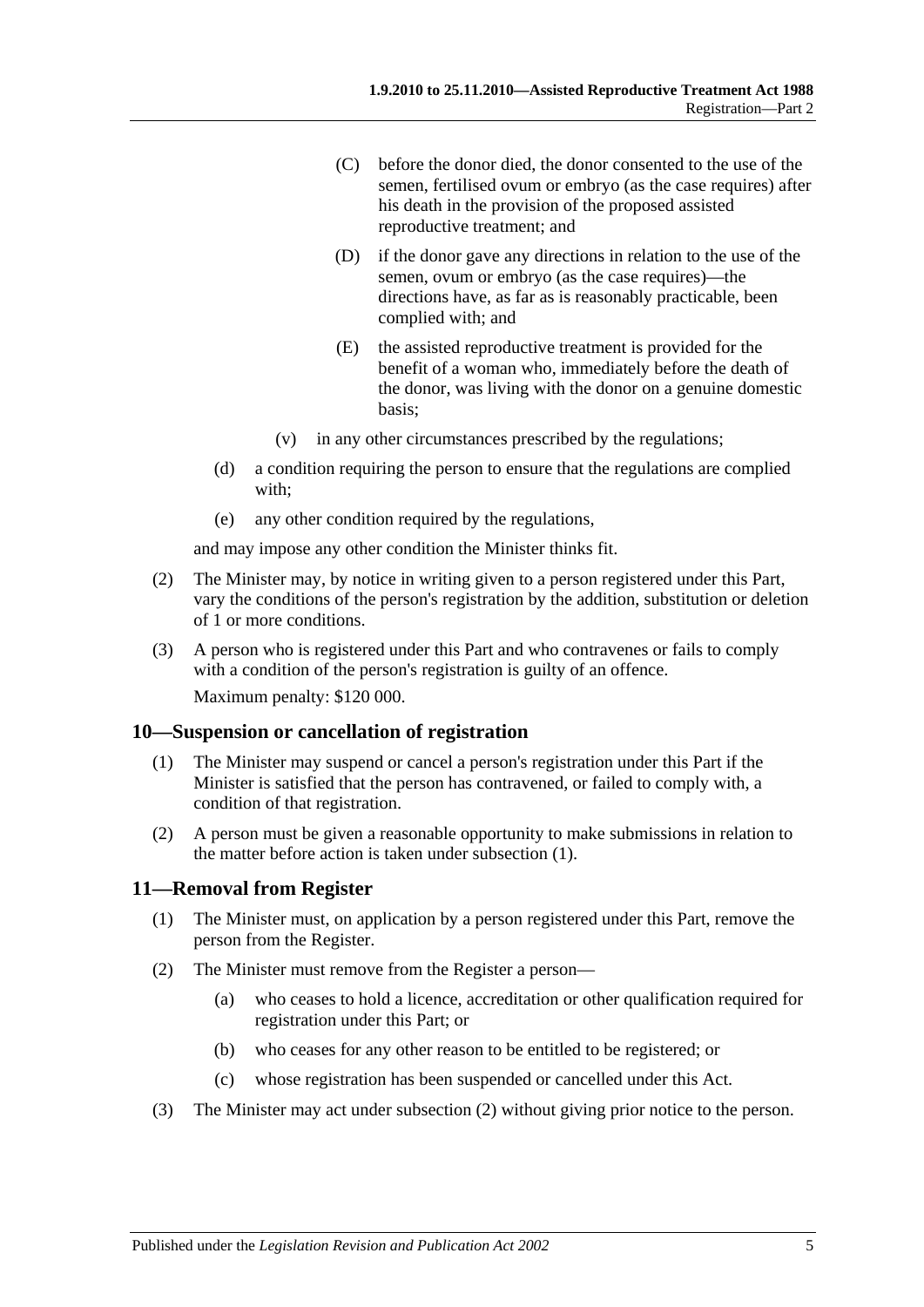### <span id="page-5-0"></span>**12—Reinstatement on Register**

- (1) A person who has been removed from the Register under this Act—
	- (a) on the person's application; or
	- (b) under [section](#page-4-1) 11 (other than a person whose registration has been suspended under this Act),

may apply to the Minister at any time for reinstatement on the Register.

- (2) A person whose registration under this Part has been suspended may apply to the Minister for reinstatement on the Register (but not, in the case where the person's registration has been suspended for a specified period, until after the expiration of that period).
- (3) An application for reinstatement must—
	- (a) be made to the Minister in the manner and form determined by the Minister; and
	- (b) be accompanied by the prescribed reinstatement fee.
- (4) An applicant for reinstatement must, if the Minister so requires, provide the Minister with specified information to enable the Minister to determine the application.
- (5) The Minister may refuse to reinstate the applicant on the Register until any proceedings in relation to the applicant under this Act, or a law of another State or a Territory of the Commonwealth providing for the registration or some other form of accreditation of persons who provide assisted reproductive treatment, have been finally disposed of.

## <span id="page-5-1"></span>**13—Appeals**

- (1) An appeal lies to the Supreme Court against the following decisions:
	- (a) a refusal by the Minister to approve a health professional for the purposes of [section](#page-2-6)  $5(2)$ ;
	- (b) a decision by the Minister to vary or cancel the approval of a health professional under [section](#page-2-7) 5(4);
	- (c) a refusal by the Minister to register a person under this Part;
	- (d) a decision by the Minister to impose, substitute or delete a condition of registration under this Part;
	- (e) a decision by the Minister to suspend or cancel the registration of a person;
	- (f) a refusal by the Minister to reinstate a person on the Register.
- (2) Subject to any contrary order of the Supreme Court, an appeal cannot be commenced after 1 month from the day on which the appellant receives notice of the decision against which the appeal lies.
- (3) On an appeal, the Supreme Court may—
	- (a) annul, vary or reverse the decision subject to the appeal; and
	- (b) make any consequential or ancillary orders the Supreme Court thinks fit.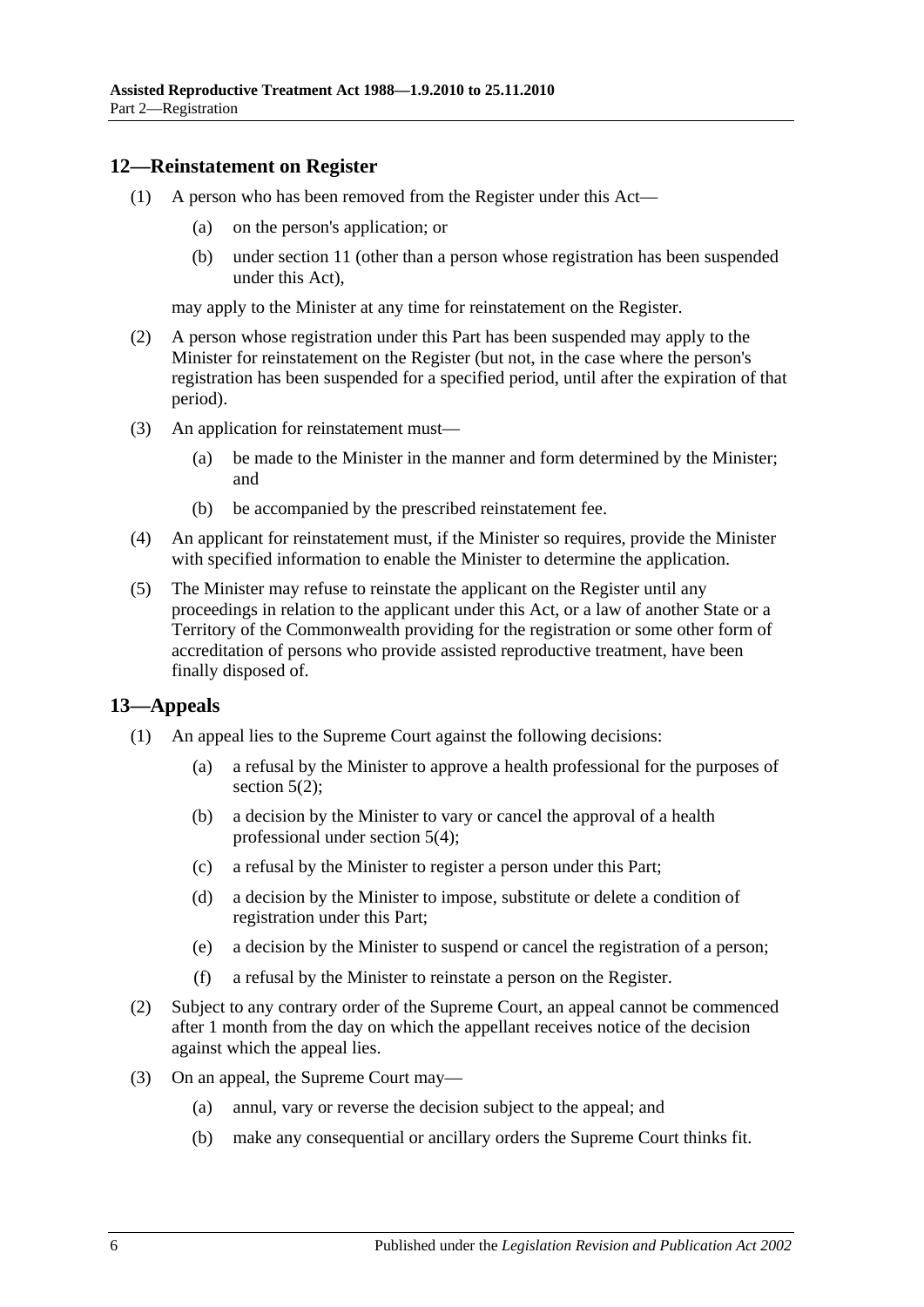## <span id="page-6-0"></span>**14—Related matters**

- (1) The Register must be kept available for inspection by any person during ordinary office hours at a place or places determined by the Minister and the Register, or extracts of the Register, may be made available to the public by electronic means.
- (2) A person may, on payment of the prescribed fee, obtain a copy of any part of the Register.
- (3) A certificate stating that a person was, or was not, registered on the Register at a particular date, or during a particular period, and purporting to be signed by the Minister will, in the absence of proof to the contrary, be accepted in legal proceedings as proof of the registration, or of the fact that the person was not so registered, on the date, or during the period, stated in the certificate.

## <span id="page-6-1"></span>**Part 3—Donor conception register**

## <span id="page-6-2"></span>**15—Donor conception register**

- (1) The Minister may keep a register of donors of human reproductive material used in, or in relation to, assisted reproductive treatment provided in accordance with this Act and resulting in the birth of a child (the *donor conception register*).
- (2) If the Minister does keep the donor conception register, the register must contain, in relation to each donor on the register—
	- (a) the donor's full name and nominated contact address; and
	- (b) the full name and nominated contact address of the person to whom assisted reproductive treatment using the donor's human reproductive material was provided; and
	- (c) the full name of any child born as a consequence of such assisted reproductive treatment (if known); and
	- (d) any other information required by the regulations,

and may include any other information that the Minister thinks fit.

- (3) The Minister must correct an entry in the donor conception register that is not correct.
- (4) The donor conception register may only be inspected in accordance with the regulations.
- (5) A certificate stating that a donor was, or was not, registered on the donor conception register in relation to the birth of a specified child, and purporting to be signed by the Minister will, in the absence of proof to the contrary, be accepted in legal proceedings as proof of the registration, or of the fact that the person was not so registered.
- <span id="page-6-3"></span>(6) The Minister may, by notice in writing, for the purpose of preparing and maintaining the donor conception register, require a person to provide the Minister with such information as the Minister may require.
- (7) A person must not, without reasonable excuse, refuse or fail to comply with a requirement under [subsection](#page-6-3) (6).

Maximum penalty: \$10 000.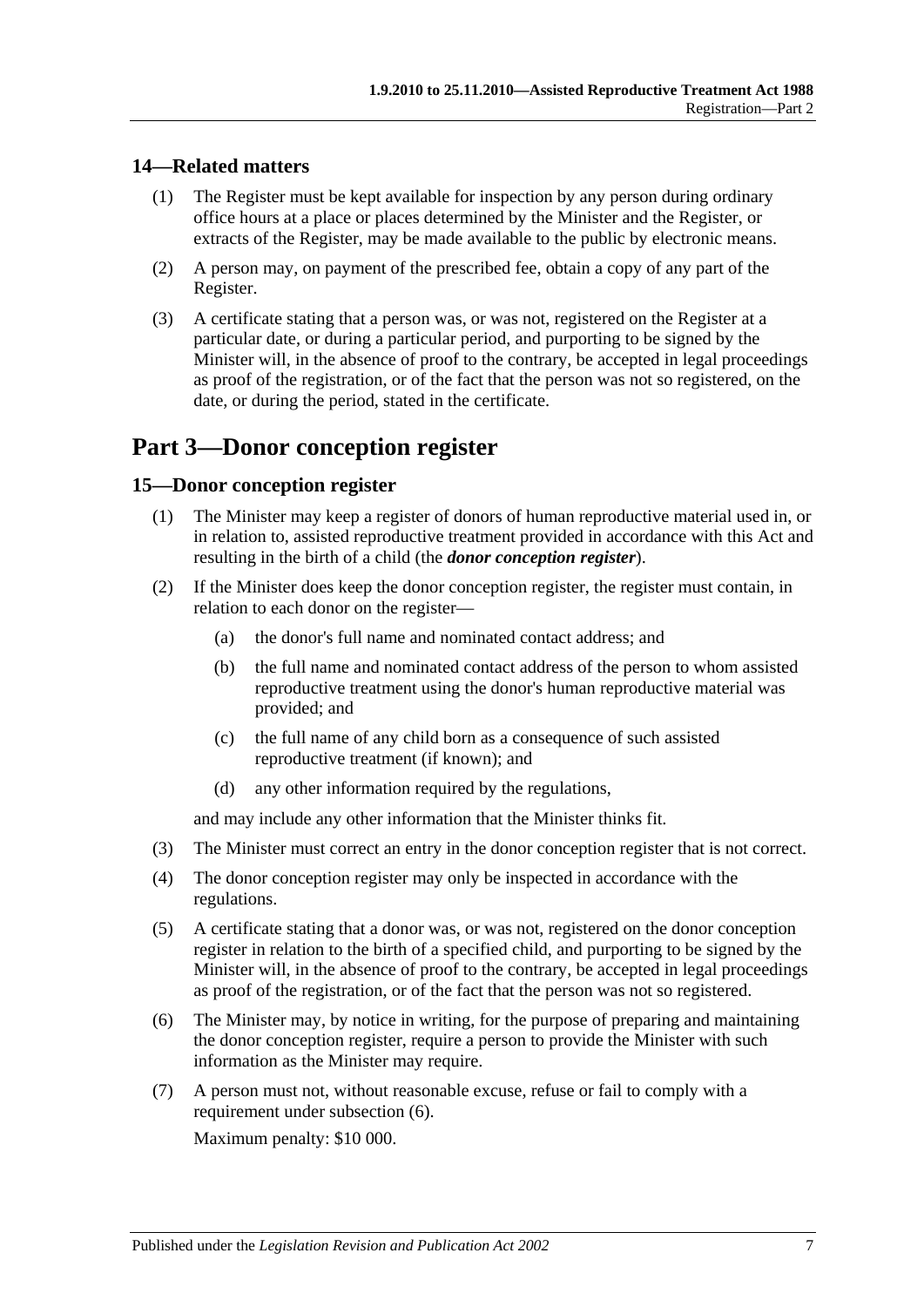(8) This section does not apply in relation to assisted reproductive treatment provided before the commencement of this section.

## <span id="page-7-0"></span>**Part 4—Miscellaneous**

## <span id="page-7-1"></span>**16—Record keeping**

(1) A person who is registered under [Part 2](#page-2-0) must make such records, and keep such documents, as may be required by the regulations in relation to the provision of assisted reproductive treatment by the person.

Maximum penalty: \$50 000.

(2) A health professional who is approved under [section](#page-2-5) 5(2)(a) to provide assisted insemination must make such records, and keep such documents, as may be required by the regulations in relation to assisted insemination provided in pursuance of the approval.

Maximum penalty: \$50 000.

(3) A person who is required to make a record or keep a document under this section must retain the record or document in accordance with any requirement set out in the regulations.

Maximum penalty: \$50 000.

## <span id="page-7-2"></span>**17—Powers of authorised persons**

- (1) An authorised person may at any reasonable time—
	- (a) enter and inspect any premises on which assisted reproductive treatment is provided; and
	- (b) inspect any equipment on the premises; and
	- (c) put questions to any person on the premises; and
	- (d) require any person who is apparently in a position to do so, to produce records relating to assisted reproductive treatment; and
	- (e) examine those records and take extracts from, or make copies of, any of them.
- (2) A person who—
	- (a) obstructs an authorised person acting in the exercise of a power conferred by this section; or
	- (b) fails to answer an authorised person's questions to the best of his or her information and belief; or
	- (c) being in a position to produce records fails to do so when required by an authorised person,

is guilty of an offence.

Maximum penalty: \$10 000.

(3) Confidential information may be disclosed to an authorised person under this section without breach of any principle of professional ethics.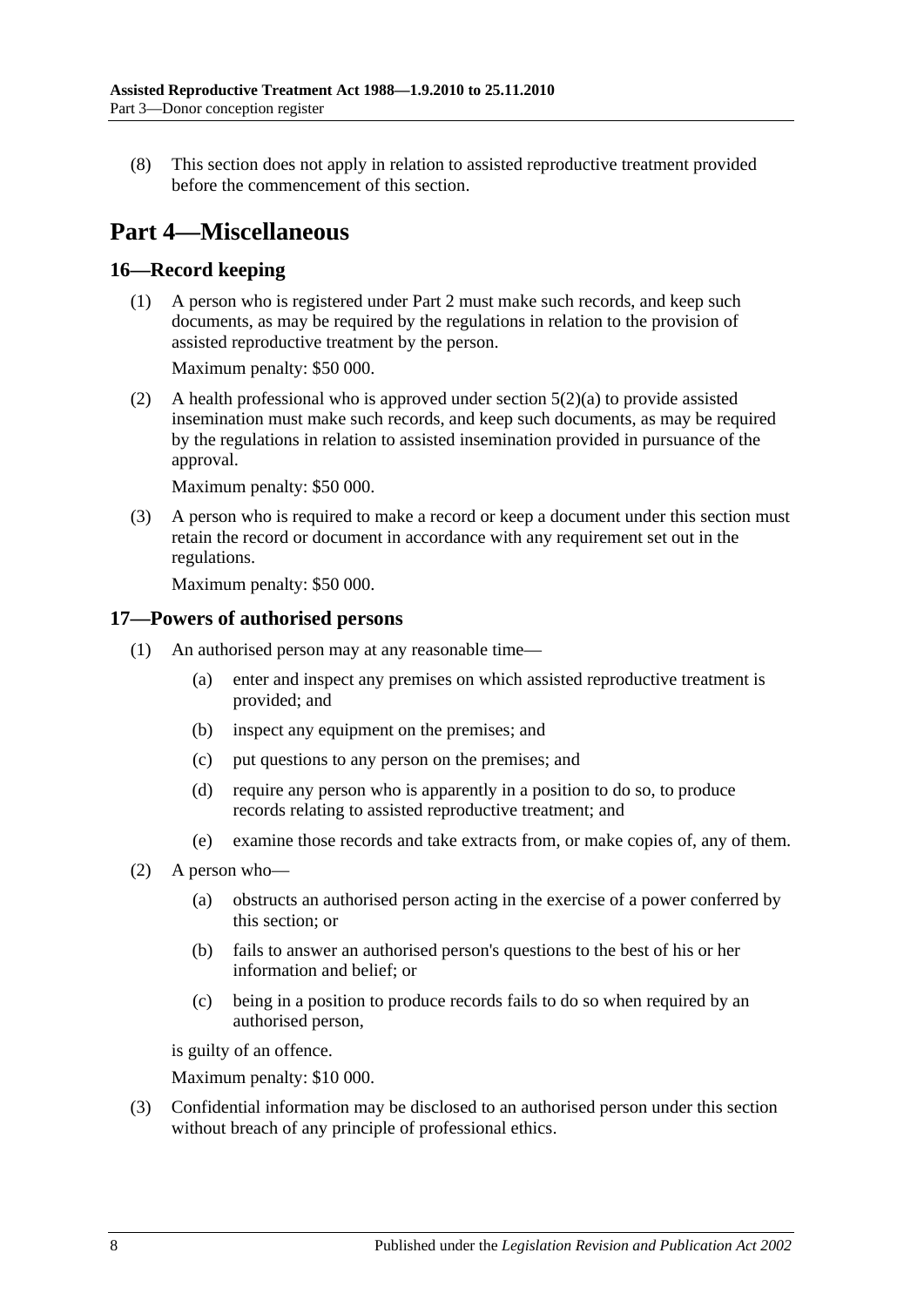## <span id="page-8-0"></span>**18—Confidentiality**

- (1) A person must not disclose the identity of a donor of human reproductive material except—
	- (aa) as required or authorised by or under this or any other Act; or
	- (a) in the administration of this Act; or
	- (b) in order to provide assisted reproductive treatment; or
	- (c) with the consent of the donor of the material.

Maximum penalty: \$10 000 or imprisonment for 6 months.

- (2) A person must not divulge any other confidential information obtained (whether by that person or some other person) in the administration of this Act or for the purpose, or in the course, of providing assisted reproductive treatment except—
	- (aa) as required or authorised by or under this or any other Act; or
	- (a) in the administration of this Act or in order to provide that treatment; or
	- (b) as may be permitted or required by or under this Act; or
	- (c) with the consent of the person to whom the information relates.

Maximum penalty: \$10 000 or imprisonment for 6 months.

(3) Nothing in this section prevents information (being information that does not disclose the identity of a person) being used to enable the Minister to accumulate statistical information and to enable the Minister to authorise use of the statistical information for the purposes of research or education.

#### <span id="page-8-1"></span>**19—Delegation**

- (1) The Minister may delegate a power or function vested in or conferred on the Minister by or under this Act—
	- (a) to a particular person or body; or
	- (b) to the person for the time being holding or acting in a particular office or position.
- (2) A power or function delegated under this section may, if the instrument of delegation so provides, be further delegated.
- (3) A delegation—
	- (a) may be absolute or conditional; and
	- (b) does not derogate from the power of the delegator to act in a matter; and
	- (c) is revocable at will by the delegator.

#### <span id="page-8-3"></span><span id="page-8-2"></span>**20—Regulations**

- (1) The Governor may make such regulations as are contemplated by this Act or as are necessary or expedient for the purposes of this Act.
- (2) Without limiting the generality of [subsection](#page-8-3) (1), those regulations may—
	- (a) prescribe forms of consent for the purposes of this Act;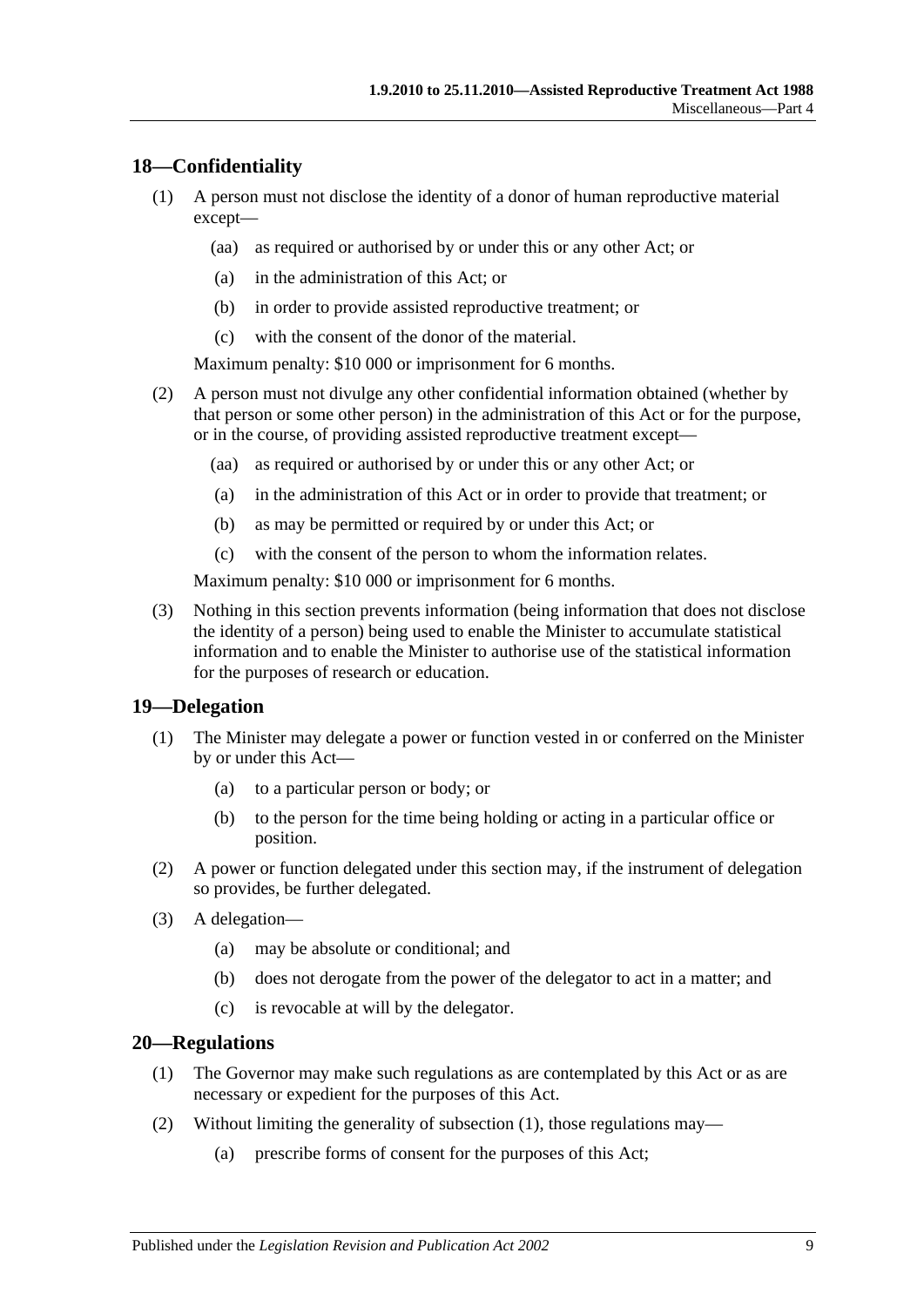- (b) require persons registered under [Part 2](#page-2-0) of this Act to furnish periodic returns of information;
- (c) impose penalties (not exceeding \$10 000) for breach of, or non-compliance with, a regulation;
- (d) require a person to provide information to the Minister for purposes related to the preparation and maintenance of the donor conception register;
- (e) confer a discretionary power on the Minister or any other person or body.
- (3) A regulation may incorporate, or operate by reference to, any code or standard (as in force at the date of the regulation, or as in force from time to time) prepared or approved by a body or authority referred to in the regulation.

## <span id="page-9-0"></span>**21—Review of operation of Act**

- (1) The Minister must, as soon as practicable after the fifth anniversary of the commencement of this section, conduct a review of the operation and effectiveness of this Act as amended by the *[Reproductive Technology \(Clinical Practices\)](http://www.legislation.sa.gov.au/index.aspx?action=legref&type=act&legtitle=Reproductive%20Technology%20(Clinical%20Practices)%20(Miscellaneous)%20Amendment%20Act%202009)  [\(Miscellaneous\) Amendment Act](http://www.legislation.sa.gov.au/index.aspx?action=legref&type=act&legtitle=Reproductive%20Technology%20(Clinical%20Practices)%20(Miscellaneous)%20Amendment%20Act%202009) 2009*.
- (2) The Minister, or any person conducting the review on behalf of the Minister, must maintain the confidentiality of information provided to the Minister in the course of the review (but nothing in this section prevents information (being information that does not disclose the identity of a person) being used to enable the Minister to accumulate and publish statistical information for the purposes of a report under this section).
- (3) The Minister must prepare a report based on the review and must, within 12 sitting days after the report is prepared, cause copies of the report to be laid before each House of Parliament.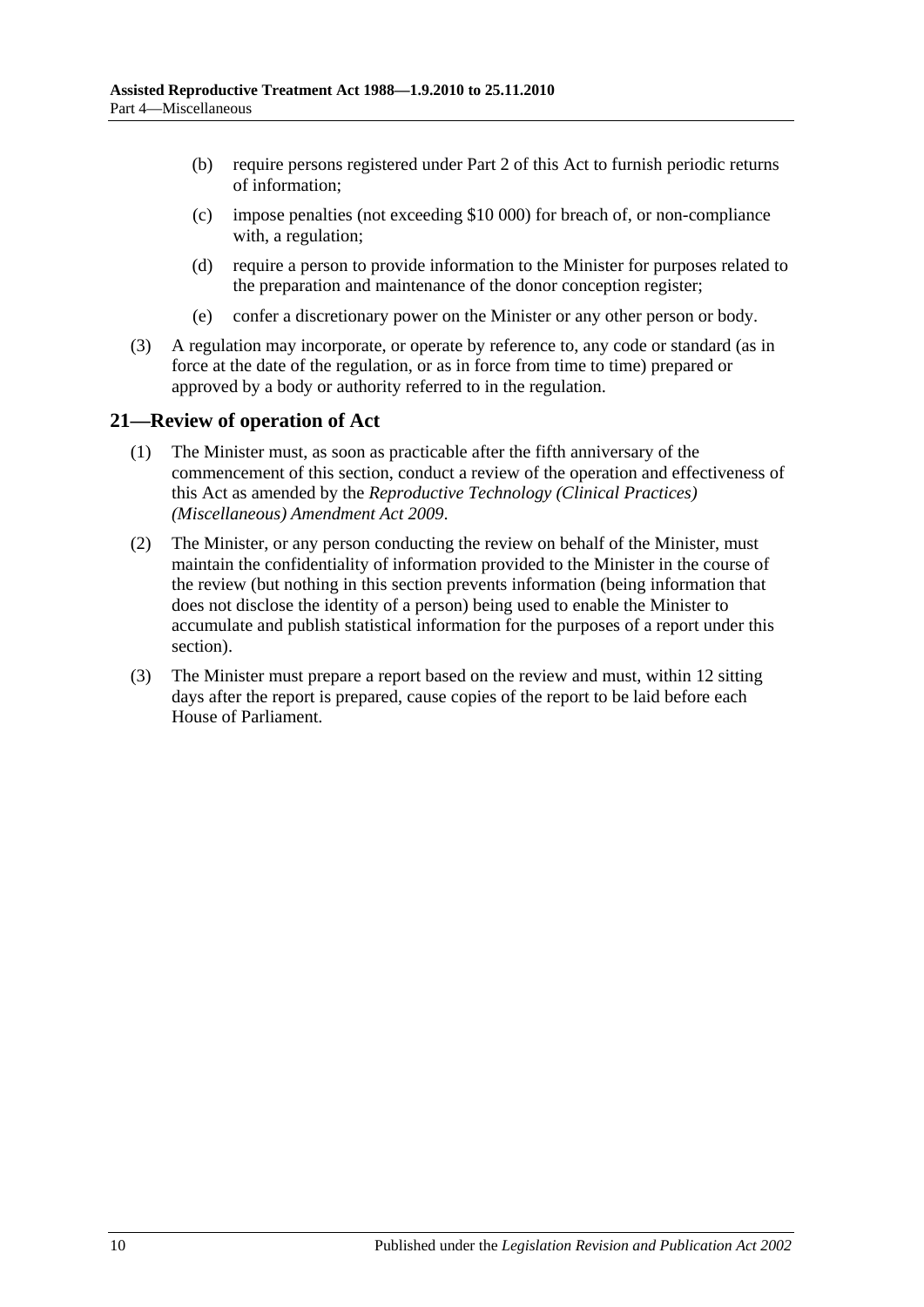## <span id="page-10-0"></span>**Legislative history**

## **Notes**

- Amendments of this version that are uncommenced are not incorporated into the text.
- Please note—References in the legislation to other legislation or instruments or to titles of bodies or offices are not automatically updated as part of the program for the revision and publication of legislation and therefore may be obsolete.
- Earlier versions of this Act (historical versions) are listed at the end of the legislative history.
- For further information relating to the Act and subordinate legislation made under the Act see the Index of South Australian Statutes or www.legislation.sa.gov.au.

## **Formerly**

*Reproductive Technology Act 1988 Reproductive Technology (Clinical Practices) Act 1988*

## **Principal Act and amendments**

New entries appear in bold.

| Year | N <sub>0</sub> | Title                                                                                               | Assent    | Commencement                                                                                                                                                                                            |
|------|----------------|-----------------------------------------------------------------------------------------------------|-----------|---------------------------------------------------------------------------------------------------------------------------------------------------------------------------------------------------------|
| 1988 | 10             | Reproductive Technology Act 1988                                                                    | 10.3.1988 | 1.4.1988 ( <i>Gazette 31.3.1988 p765</i> ) except<br>ss 14(1), 14(2)(a), (b) & (d), 14(3) &<br>14(4)-31.7.1989 (Gazette 20.7.1989<br>$p116$ ) and except s 14(2)(c)—1.8.1996<br>(Gazette 1.8.1996 p223) |
| 2000 | 34             | South Australian Health Commission 6.7.2000<br>(Administrative Arrangements)<br>Amendment Act 2000  |           | Sch 1 (cl 15)-6.7.2000 ( <i>Gazette</i><br>6.7.2000 p5                                                                                                                                                  |
| 2003 | -18            | Research Involving Human Embryos<br>Act 2003                                                        | 19.6.2003 | Sch (cll 2-8)-18.12.2003 (Gazette<br>18.12.2003 p4526)                                                                                                                                                  |
| 2009 | 43             | <b>Reproductive Technology (Clinical</b><br>Practices) (Miscellaneous)<br><b>Amendment Act 2009</b> | 1.10.2009 | Pt 2 (ss 4-14) & Sch 1 (Pt 2)-1.9.2010<br>(Gaz,ette 1.7.2010 p3338)                                                                                                                                     |
| 2009 | 64             | Statutes Amendment (Surrogacy) Act 26.11.2009<br>2009                                               |           | Pt 4 (ss $19 \& 20$ )—26.11.2010: s 2                                                                                                                                                                   |

## **Provisions amended**

New entries appear in bold.

Entries that relate to provisions that have been deleted appear in italics.

| Provision  | How varied                      | Commencement |
|------------|---------------------------------|--------------|
| Long title | amended by $43/2009$ s 4        | 1.9.2010     |
| Pt 1       |                                 |              |
| s l        | substituted by 18/2003 Sch cl 2 | 18.12.2003   |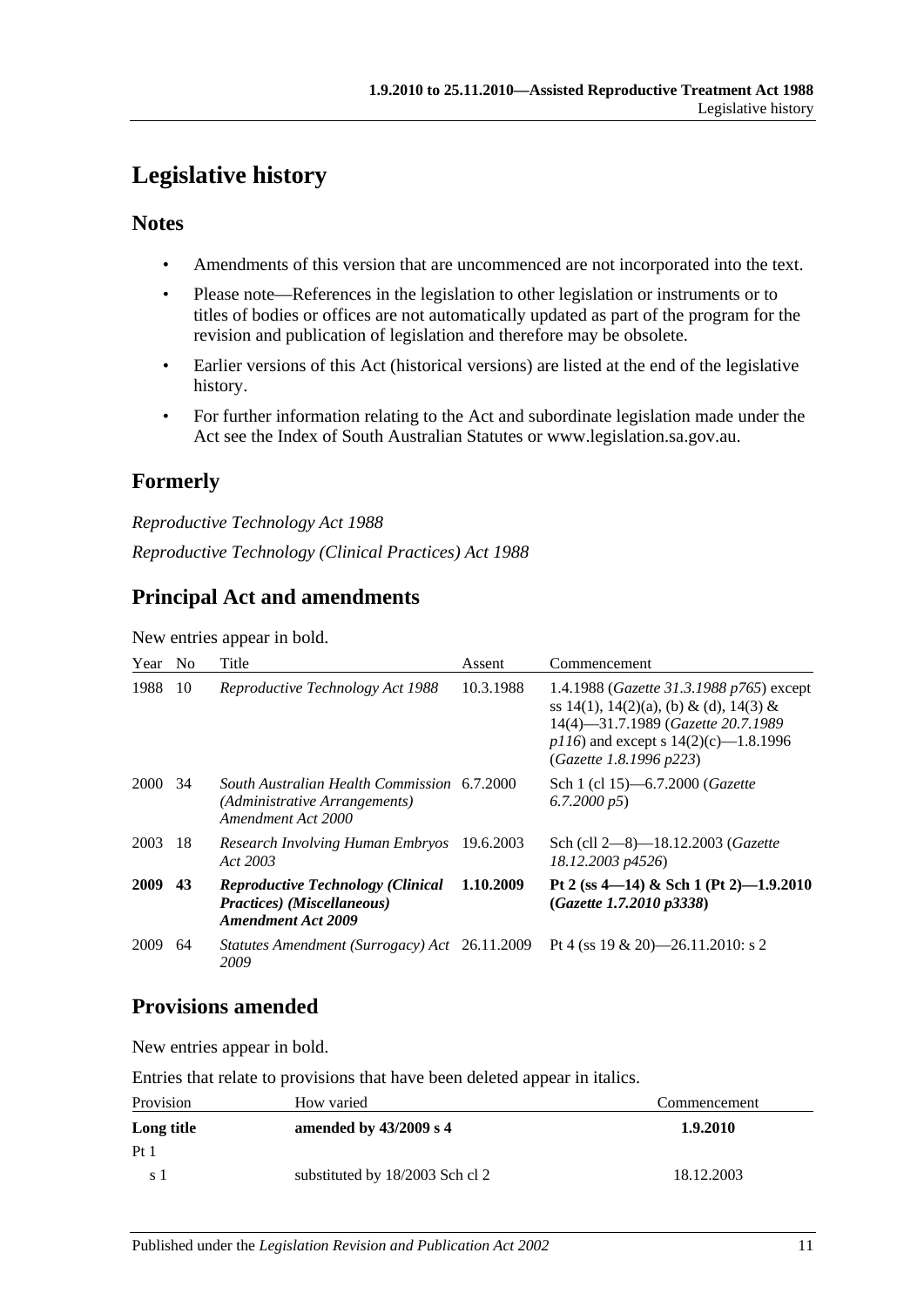|                                          | amended by 43/2009 s 5                                                | 1.9.2010                    |  |
|------------------------------------------|-----------------------------------------------------------------------|-----------------------------|--|
| s <sub>2</sub>                           | omitted under Legislation Revision and<br><b>Publication Act 2002</b> | 18.12.2003                  |  |
| s <sub>3</sub>                           |                                                                       |                             |  |
| artificial<br>fertilisation<br>procedure | deleted by $43/2009 s 6(1)$                                           | 1.9.2010                    |  |
| artificial<br><i>insemination</i>        | deleted by $43/2009 s 6(2)$                                           | 1.9.2010                    |  |
| assisted<br>insemination                 | inserted by $43/2009$ s $6(2)$                                        | 1.9.2010                    |  |
| assisted<br>reproductive<br>treatment    | inserted by $43/2009$ s $6(2)$                                        | 1.9.2010                    |  |
| authorised person                        | amended by $34/2000$ Sch 1 cl $15(a)$                                 | 6.7.2000                    |  |
| practice                                 | the code of ethical deleted by $43/2009 s 6(3)$                       | 1.9.2010                    |  |
| the Commission                           | deleted by $34/2000$ Sch 1 cl $15(b)$                                 | 6.7.2000                    |  |
| register                                 | donor conception inserted by $43/2009$ s $6(3)$                       | 1.9.2010                    |  |
| recognised<br>surrogacy<br>agreement     | inserted by 64/2009 s 19                                              | 26.11.2010-not incorporated |  |
| reproductive<br>technology               | deleted by $43/2009 s 6(4)$                                           | 1.9.2010                    |  |
| $s$ 4A                                   | inserted by 43/2009 s 7                                               | 1.9.2010                    |  |
| Pt 2 before substitution<br>by 43/2009   |                                                                       |                             |  |
| s10                                      |                                                                       |                             |  |
| $s$ $10(1)$                              | amended by $34/2000$ Sch 1 cl 15(c)                                   | 6.7.2000                    |  |
|                                          | $(a)(ii)$ deleted by 18/2003 Sch cl 3(1)                              | 18.12.2003                  |  |
|                                          | $(b)(ii)$ deleted by 18/2003 Sch cl 3(2)                              | 18.12.2003                  |  |
|                                          | amended by 18/2003 Sch cl 3(3)                                        | 18.12.2003                  |  |
| $s$ 11                                   |                                                                       |                             |  |
| $s$ $11(3)$                              | substituted by $34/2000$ Sch 1 cl $15(d)$                             | 6.7.2000                    |  |
| Pt 2                                     | substituted by 43/2009 s 8                                            | 1.9.2010                    |  |
| s <sub>9</sub>                           |                                                                       |                             |  |
| $s \, 9(1)$                              | amended by 64/2009 s 20                                               | 26.11.2010-not incorporated |  |
| Pt 3 before substitution<br>by 43/2009   |                                                                       |                             |  |
| s <sub>13</sub>                          |                                                                       |                             |  |
| $s$ 13(1)                                | amended by $34/2000$ Sch 1 cl $15(e)$                                 | 6.7.2000                    |  |
| s 13(2)                                  | amended by 34/2000 Sch 1 cl 15(f)                                     | 6.7.2000                    |  |
| $s$ 13(3)                                | amended by $34/2000$ Sch 1 cl $15(g)$                                 | 6.7.2000                    |  |
| $s$ 13(7)                                | amended by 34/2000 Sch 1 cl 15(h)                                     | 6.7.2000                    |  |
| $s\,13(8)$                               | amended by 34/2000 Sch 1 cl 15(i), (j)                                | 6.7.2000                    |  |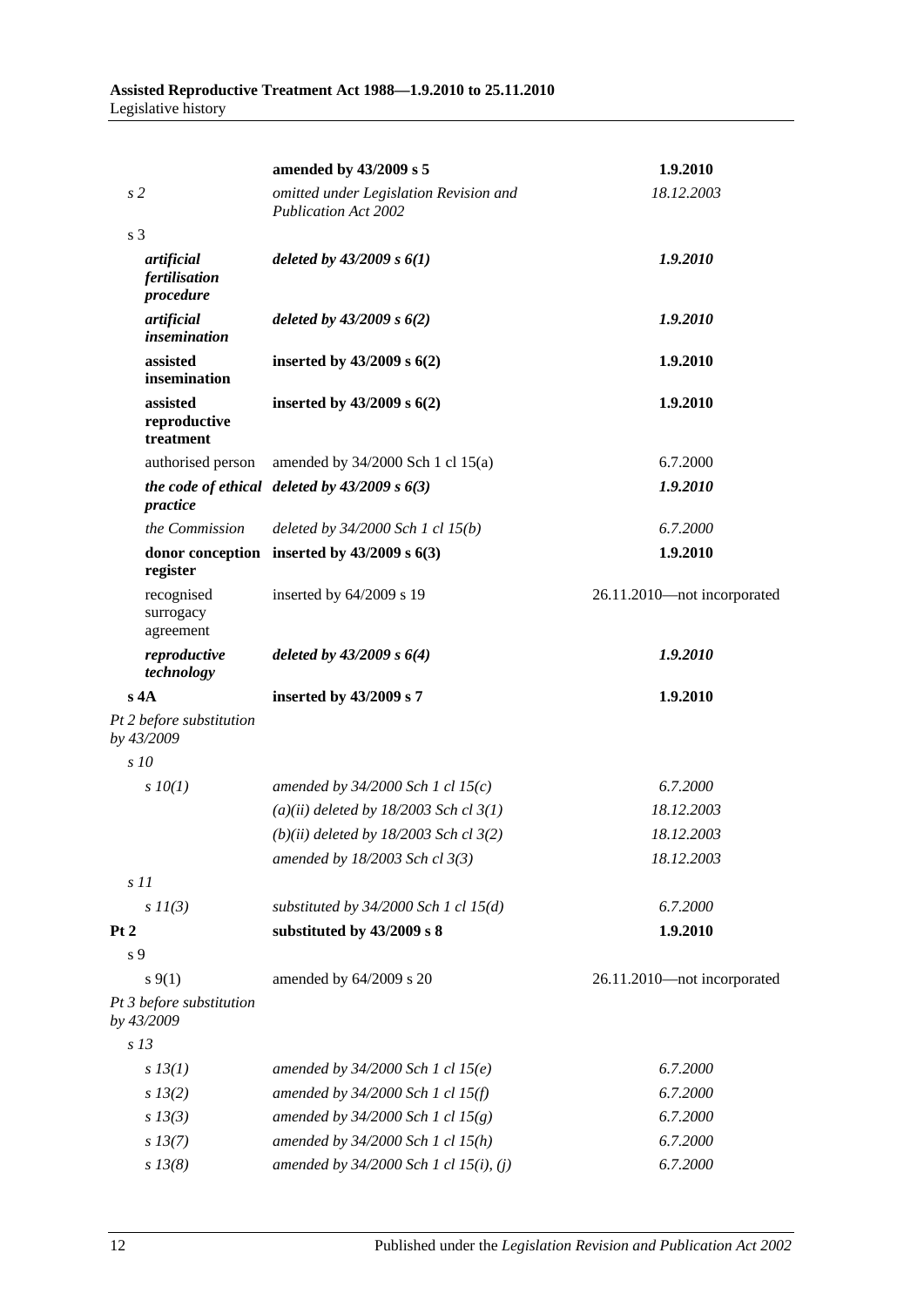| s14                               | deleted by 18/2003 Sch cl 4               | 18.12.2003 |
|-----------------------------------|-------------------------------------------|------------|
| s <sub>15</sub>                   | substituted by $34/2000$ Sch 1 cl $15(k)$ | 6.7.2000   |
| sI5(1)                            | substituted by 18/2003 Sch cl 5           | 18.12.2003 |
| s16                               |                                           |            |
| $s\,16(1)$                        | amended by 34/2000 Sch 1 cl 15(l)         | 6.7.2000   |
| s 16(4)                           | deleted 18/2003 Sch cl 6                  | 18.12.2003 |
| Pt <sub>3</sub>                   | substituted by 43/2009 s 8                | 1.9.2010   |
| Pt 4                              |                                           |            |
| s 16                              | inserted by 43/2009 s 9                   | 1.9.2010   |
| s 17                              |                                           |            |
| s 17(1)                           | amended by 18/2003 Sch cl 7(1), (2)       | 18.12.2003 |
|                                   | amended by 43/2009 s 10(1), (2)           | 1.9.2010   |
| s 17(2)                           | amended by 43/2009 s 10(3)                | 1.9.2010   |
| s 18                              |                                           |            |
| s 18(1)                           | amended by $43/2009$ s $11(1)$ —(4)       | 1.9.2010   |
| s 18(2)                           | amended by 18/2003 Sch cl 8(1), (2)       | 18.12.2003 |
|                                   | amended by $43/2009$ s $11(5)$ — $(10)$   | 1.9.2010   |
| s 18(3)                           | inserted by 43/2009 s 11(11)              | 1.9.2010   |
| s 19                              | substituted by $34/2000$ Sch 1 cl $15(m)$ | 6.7.2000   |
| s <sub>20</sub>                   |                                           |            |
| $s\,20(2)$                        | amended by $43/2009$ s $12(1)$ —(3)       | 1.9.2010   |
| $s \, 20(4)$                      | deleted by 43/2009 s 12(4)                | 1.9.2010   |
| s <sub>21</sub>                   | inserted by 43/2009 s 13                  | 1.9.2010   |
| Sch before deletion by<br>43/2009 |                                           |            |
| $\operatorname{scl}(2)$           | substituted by $34/2000$ Sch 1 cl $15(n)$ | 6.7.2000   |
| Sch                               | deleted by 43/2009 s 14                   | 1.9.2010   |

## **Transitional etc provisions associated with Act or amendments**

## *Reproductive Technology (Clinical Practices) (Miscellaneous) Amendment Act 2009, Sch 1*

## **1—Existing licensees**

- (1) A person who, immediately before the commencement of this clause, held a licence under Part 3 of the *[Reproductive Technology \(Clinical Practices\) Act](http://www.legislation.sa.gov.au/index.aspx?action=legref&type=act&legtitle=Reproductive%20Technology%20(Clinical%20Practices)%20Act%201988) 1988* (as in force immediately before the commencement of this clause) will be taken to be registered under Part 2 of that Act (as enacted by this Act).
- (2) Any licence condition to which the licence was subject under section 13(3)(a) and (e) of the *[Reproductive Technology \(Clinical Practices\) Act](http://www.legislation.sa.gov.au/index.aspx?action=legref&type=act&legtitle=Reproductive%20Technology%20(Clinical%20Practices)%20Act%201988) 1988* (as in force immediately before the commencement of this clause) will be taken to continue to apply as a condition of registration under Part 2 of that Act (as enacted by this Act).